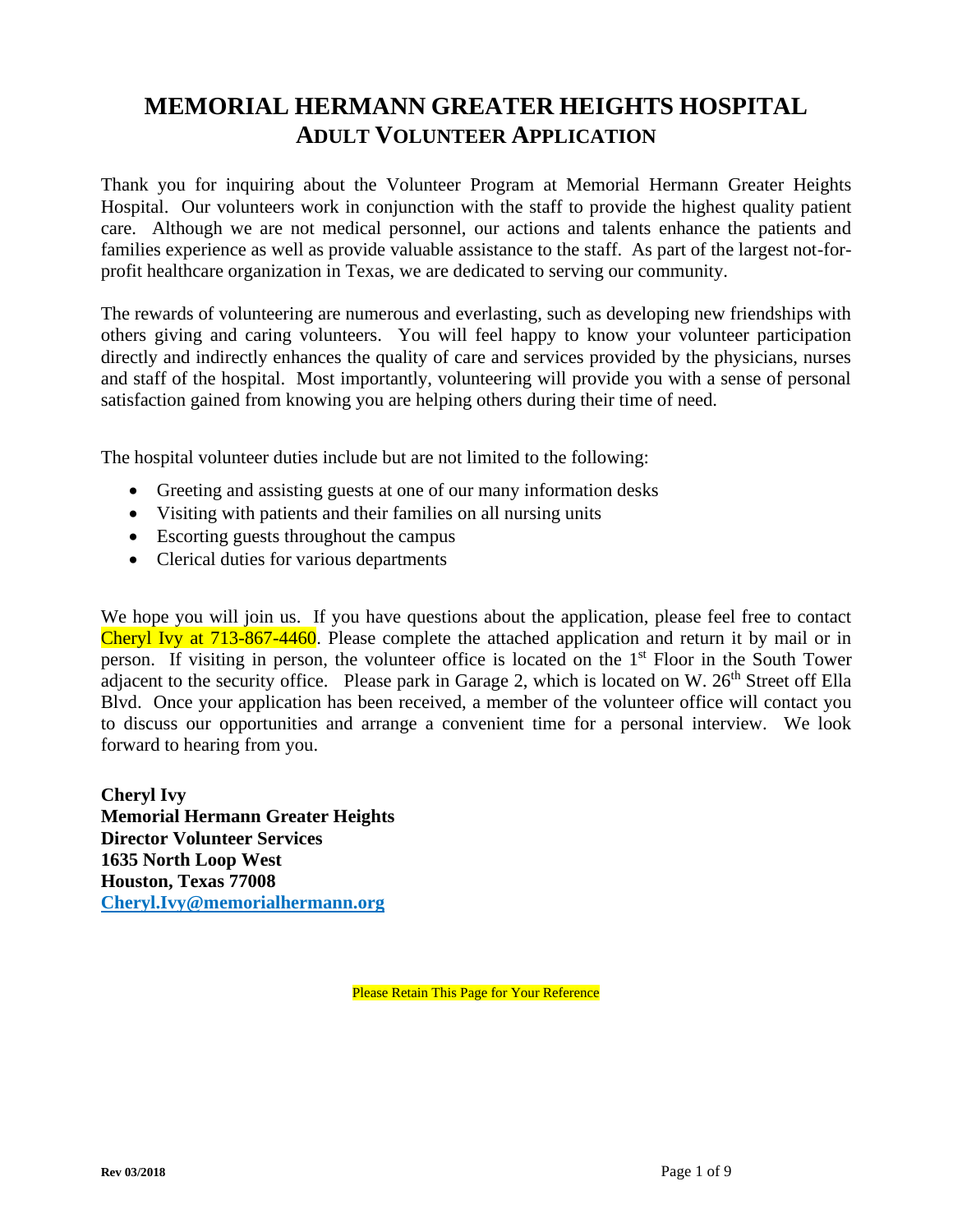# **VOLUNTEER SERVICE APPLICATION**

|               | Name:                                                                                                                                                                                                                                                                                                                                                        |               |        |  |
|---------------|--------------------------------------------------------------------------------------------------------------------------------------------------------------------------------------------------------------------------------------------------------------------------------------------------------------------------------------------------------------|---------------|--------|--|
|               | (First)                                                                                                                                                                                                                                                                                                                                                      | (MI)          | (Last) |  |
|               |                                                                                                                                                                                                                                                                                                                                                              |               |        |  |
|               |                                                                                                                                                                                                                                                                                                                                                              |               |        |  |
|               |                                                                                                                                                                                                                                                                                                                                                              |               |        |  |
|               |                                                                                                                                                                                                                                                                                                                                                              |               |        |  |
|               |                                                                                                                                                                                                                                                                                                                                                              |               |        |  |
|               |                                                                                                                                                                                                                                                                                                                                                              |               |        |  |
|               | Education/Special Training: 1996. The Contract of the Contract of the Contract of the Contract of the Contract of the Contract of the Contract of the Contract of the Contract of the Contract of the Contract of the Contract                                                                                                                               |               |        |  |
|               | List Hobbies or Special Interests, etc:<br><u>List</u> Hobbies or Special Interests, etc:                                                                                                                                                                                                                                                                    |               |        |  |
|               | Do you belong to any other Volunteer Organizations?                                                                                                                                                                                                                                                                                                          |               |        |  |
|               | How did you hear of our Volunteer Program?<br><u>Letter and the contract of the set of our Volunteer Program?</u>                                                                                                                                                                                                                                            |               |        |  |
|               | Do you have any physical or mental limitations or are you under any medical treatment, which<br>might limit your ability to perform certain types of duties? Do you have any physical limitations<br>that would restrict you from: (a) pushing a wheelchair; (b) being on your feet for your assignment;<br>(c) walking from floor to floor with our guests? |               |        |  |
|               | NO: _____ YES: _____ If Yes, Please Describe: ___________________________________                                                                                                                                                                                                                                                                            |               |        |  |
|               |                                                                                                                                                                                                                                                                                                                                                              |               |        |  |
|               | Please list a day(s) Monday to Friday and shift you can work regularly each week:                                                                                                                                                                                                                                                                            |               |        |  |
|               |                                                                                                                                                                                                                                                                                                                                                              |               |        |  |
|               |                                                                                                                                                                                                                                                                                                                                                              |               |        |  |
| Circle Shift: |                                                                                                                                                                                                                                                                                                                                                              | Circle Shift: |        |  |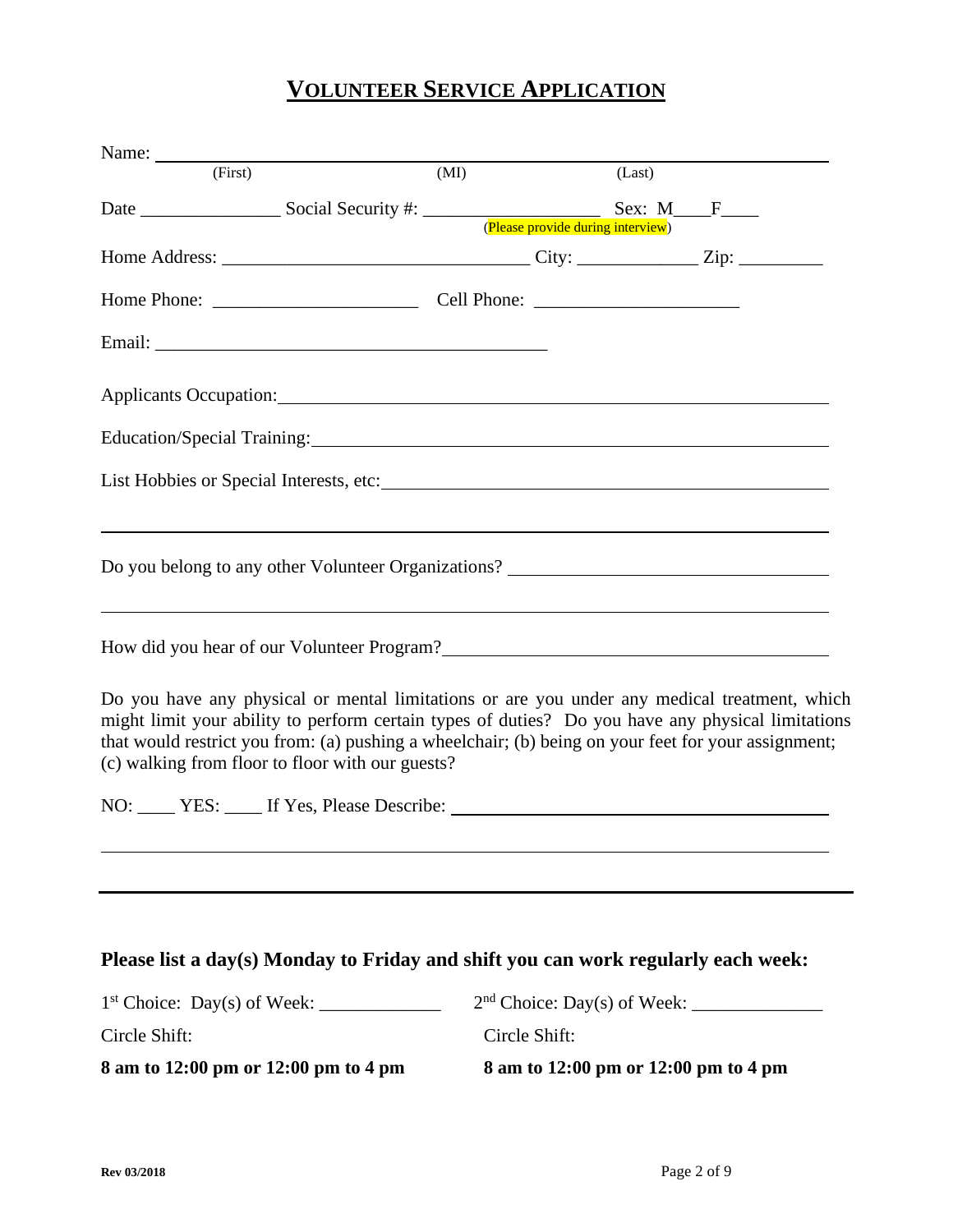| • Have you done Volunteer service before? | YES | NO |  |
|-------------------------------------------|-----|----|--|
| If yes, briefly describe:                 |     |    |  |

■ Please indicate the type of service you would most prefer to do in our hospital: \_\_\_\_\_\_Information Desk/ Way Finding \_\_\_\_\_\_Administrative/Clerical

■ What do you hope to gain from your Volunteer Experience?<br>■

- **EXECUTE:** Are you volunteering to meet requirements (Community Service Hours, School Requirements, etc.) for a specific reason? If yes, please explain:
- Would you prefer to move around in your assignment (as an escort) or would you prefer to have a "non-active" or sitting assignment?
- Have you ever been convicted of, or been on probation for, or deferred adjudication for, **or are you awaiting trial for, or on probation for, or deferred adjudication for any felony or misdemeanor?**

Yes No

**If yes**, please explain and give dates:

Court:

Nature of Crime:

Dates: \_\_\_\_\_\_\_\_\_\_\_\_\_\_\_\_\_\_\_\_\_\_\_\_\_\_\_

**Answering yes will not necessarily disqualify an applicant. All facts and circumstances will be considered. However, failure to disclose will result in denial of volunteer service.**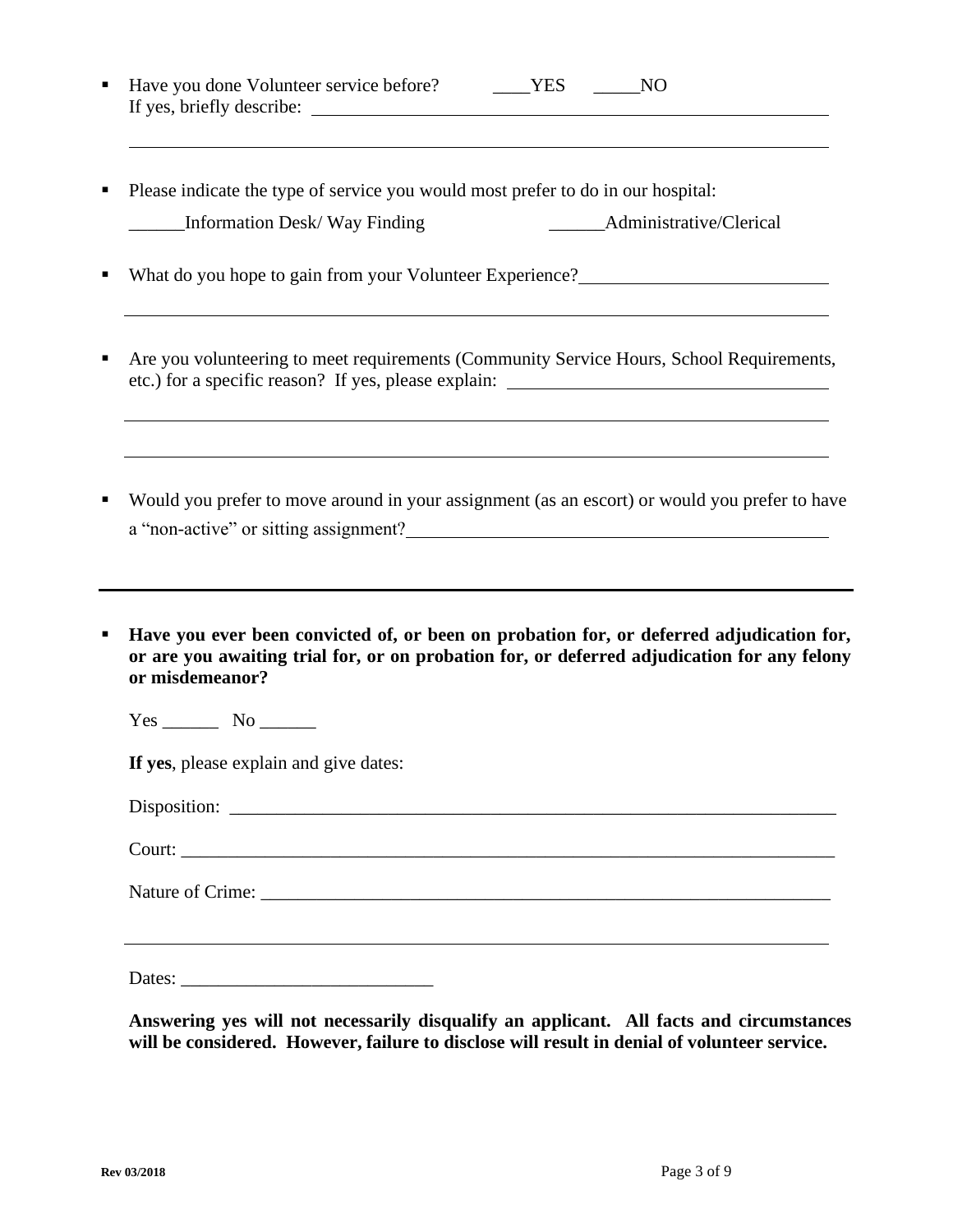#### **Please List Two Personal References:**

| Name: <u>Name:</u> Phone #: Phone #:                                                |              |  |
|-------------------------------------------------------------------------------------|--------------|--|
|                                                                                     |              |  |
|                                                                                     | Phone $\#$ : |  |
|                                                                                     |              |  |
|                                                                                     |              |  |
| Relationship: $\qquad \qquad \qquad$ Phone # $\qquad \qquad$ Cell # $\qquad \qquad$ |              |  |
| Do you have a relative working at this Memorial Hermann Hospital? ______YES _____NO |              |  |
| If yes, give Name: Position: Position:                                              |              |  |
|                                                                                     |              |  |

#### **VOLUNTEER SERVICE COMMITMENT:**

**In submitting this application for membership in the Volunteer Service of Memorial Hermann Greater Heights, I am aware that serving as a volunteer is a privilege carrying with it high trust and related obligations. I agree to fulfill my service commitment and to conform to all rules and regulations of the Volunteer Service program.**

Please Initial: \_\_\_\_\_\_\_

#### **MEDIA CONSENT:**

**I understand that my photograph may be taken for the purpose of promotion of services at Memorial Hermann Healthcare System which is deemed appropriate. I am aware I will not receive payment of any kind for my participation and grant Memorial Hermann Healthcare System the rights to use regardless of my future association with the facility and for an unrestricted time.** 

Please Initial:

#### **CERTIFICATION AND AUTHORIZATION:**

**I hereby certify that all the information contained on this application is true and complete. I authorize Memorial Hermann Healthcare System to contact all sources necessary to verify this information and to check references as it may see fit. I understand that any misstatement or omission on this application is cause for loss of volunteer privileges.** 

Signature Date

\_\_\_\_\_\_\_\_\_\_\_\_\_ \_\_\_\_\_\_\_\_\_\_\_\_\_\_\_\_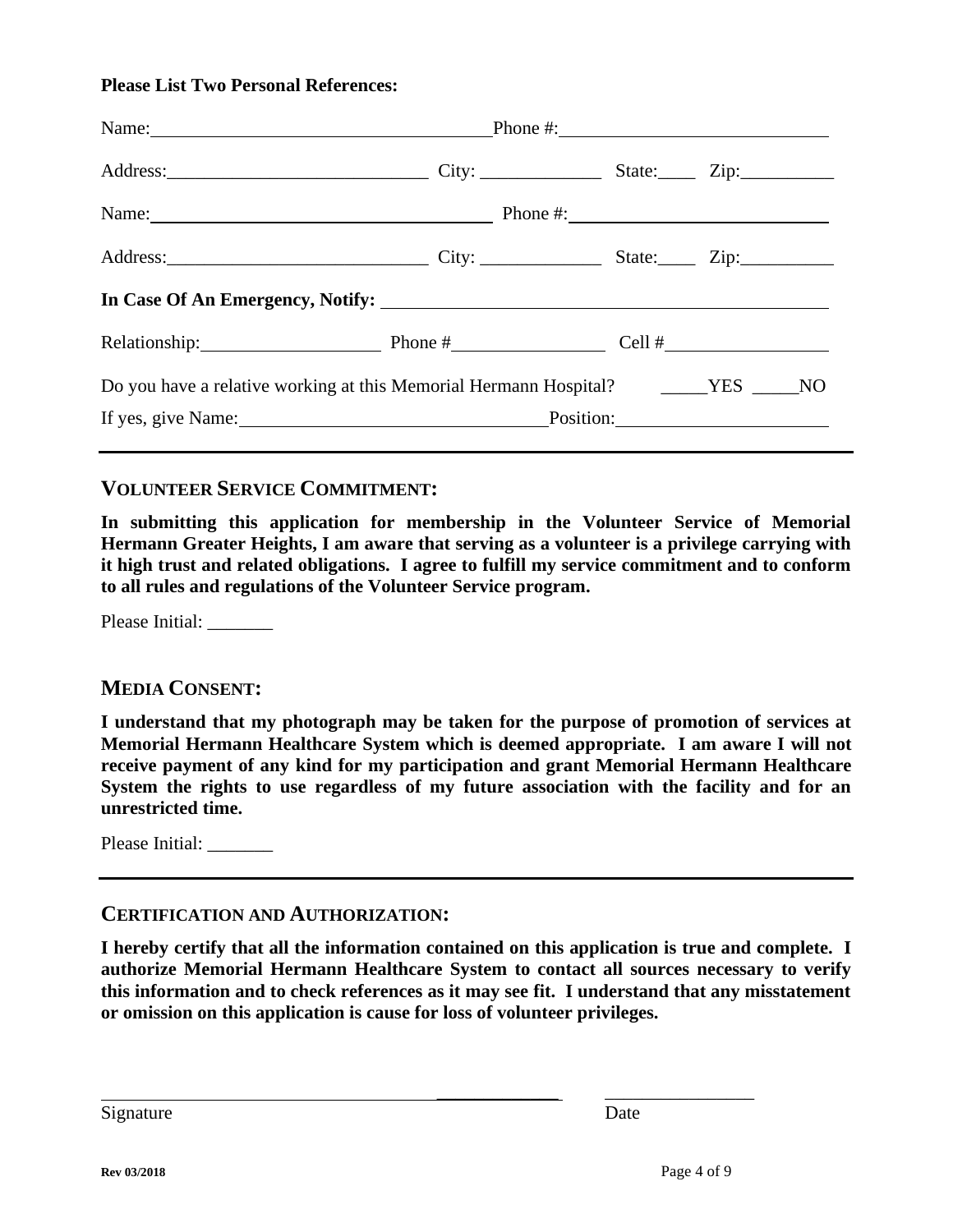## **MEMORIAL HERMANN GREATER HEIGHTS HOSPITAL VOLUNTEER SERVICE DRESS CODE**

An impeccable uniform is the exterior reflection of the inner character, dedication and purposefulness of its wearer.

## **UNIFORM**

- The regulation uniform for women is a red vest and white blouse with white pants, white rubber-soled shoes and white socks or neutral hose. The volunteer is responsible for the red vest. The insignia of the Volunteer Service is sewn to the right chest. A photo id badge is clipped to the collar of the white blouse.
- The regulation uniform for a man is a red vest which is provided by the volunteer. Gentlemen must wear navy slacks and coordinating belt and shoes. The photo id badge is fastened to the collar of the shirt.
- Men and women may wear a plain all white cardigan sweater with their uniforms.
- The hospital awards a gold pin to the Volunteer after he/she has worked 100 hours. After that it is in increments of 500. The gold pin is worn on the left collar of the uniform.
- Members are responsible for maintenance of their uniforms. The complete uniform must be freshly laundered and ironed prior to each wearing.
- When leaving the Volunteer Service, members are responsible for returning their photo id badge and clean uniform pieces provided by the Volunteer Service.

## **HAIR**

• Hair shall be clean and neat with no styles or colors that would, by a reasonable standard, invite negative feedback from a customer. To comply with Health Department standards, shoulder length or longer hair shall be tied up or pulled back.

## **JEWELRY**

• Wrist watches and wedding rings are the only jewelry that can be worn with the uniform. If ears are pierced, small stud earrings may be worn. Men may not wear earrings.

#### **COSMETICS**

• Extreme or excessive makeup is not allowed. Volunteers may not wear scented colognes while working. Illness often alters sense of smell and patients may be allergic to the aroma or find it offensive.

**I have read the above information and understand that discussion of the dress code will be part of the interviewing process.**

Please Initial: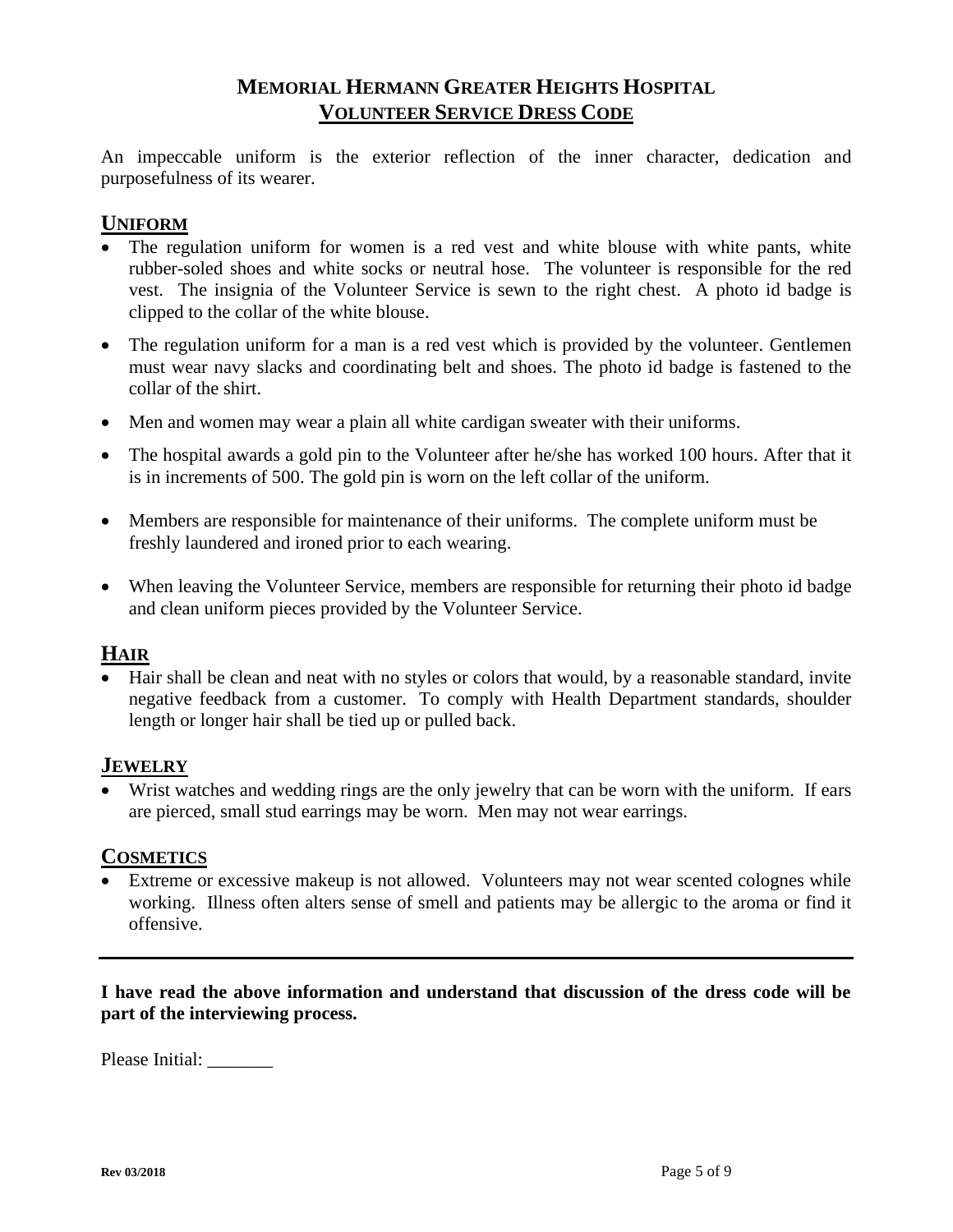#### IF ACCEPTED AS A MEMORIAL HERMANN HEALTHCARE SYSTEM VOLUNTEER, I AGREE THAT:

- 1. I shall hold as **absolutely confidential** all information that I may obtain directly or indirectly concerning patients, doctors or personnel, and not seek to obtain confidential information from a patient.
- 2. My services are donated to Memorial Hermann Healthcare System without contemplation of compensation or future employment.
- 3. I understand that I am to wear an authorized Memorial Hermann Memorial Greater Heights Volunteer Service uniform or approved business attire and name badge, closed toe shoes and socks or hose while volunteering. No blue jeans or denim of any color are allowed.
- 4. I understand that it is a crime to solicit business for attorneys. I shall not solicit any business for attorneys or insurance companies, either on or off hospital property. I shall report all known occurrences of solicitation for attorneys to the Director of Volunteer Services.
- 5. I shall not sell or attempt to sell goods or services for personal gain, request contributions, or solicit persons to sign or distribute political petitions on hospital premises.
- 6. I will not seek from Doctors or Nurses professional advice for myself or my family while on duty. The privilege of being a volunteer does "not" include medical service.
- 7. I shall be punctual and conscientious, conduct myself with dignity, courtesy and consideration of others, and endeavor to make my service professional in quality.
- 8. Should I have any problems related to my volunteer activities, I will contact the Director of Volunteer Services.
- 9. I shall make my best effort to fulfill my commitment to the hospital by completing all assignments that I accept and I shall at all times uphold the Philosophy and Mission and Behaviors of Memorial Hermann Healthcare System.
- 10. I understand that the Volunteer Services Department reserves the right to terminate my volunteer status as a result of: (a) failure to comply with hospital policies, rules and regulations; (b) failure to meet attendance commitment; (c) unsatisfactory attitude, work or appearance; or (d) any other circumstances which, in the judgment of the department director, would make my continued service as a volunteer contrary to the best interests of the hospital.

\_\_\_\_\_\_\_\_\_\_\_\_ \_\_\_\_\_\_ \_\_\_\_\_\_\_\_\_\_\_\_\_\_

#### **I have read each of the above conditions and I agree to be bound by them.**

Signature Date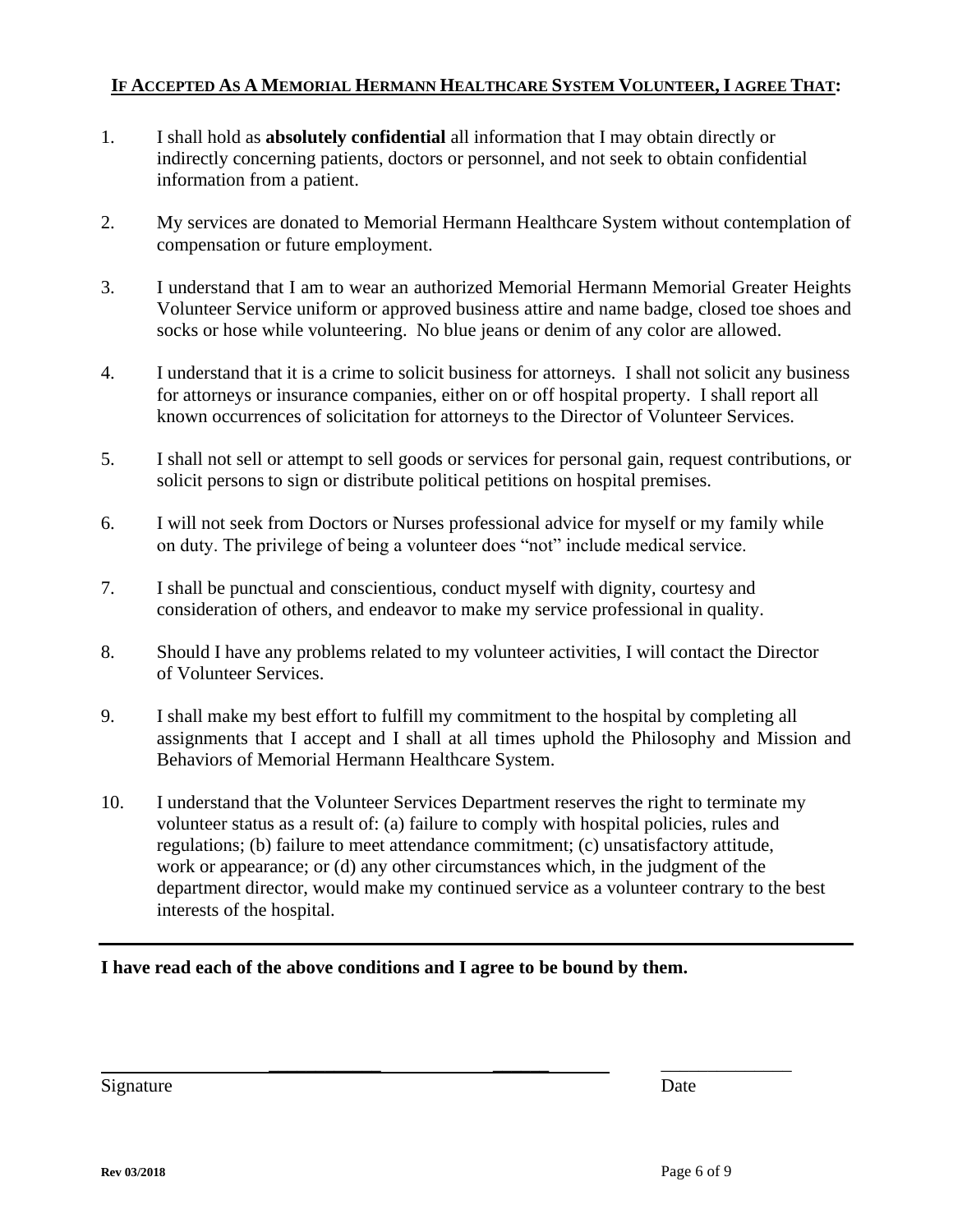#### **PRE-VOLUNTARY DISCLOSURE & RELEASE**

# ▪ **VOLUNTEER'S FULL NAME**: \_\_\_\_\_\_\_\_\_\_\_\_\_\_\_\_\_\_\_\_\_\_\_\_\_\_\_\_\_\_\_\_\_\_\_\_\_\_\_\_\_\_\_\_\_\_\_\_\_\_ Any Other Name You Have Volunteered Under: Social Security No.: <br>
Date of Birth: Current Address: \_\_\_\_\_\_\_\_\_\_\_\_\_\_\_\_\_\_\_\_\_\_\_\_\_\_\_\_\_\_\_\_\_\_\_\_\_\_\_\_\_\_\_\_\_\_\_\_\_\_\_\_\_\_\_\_\_\_\_\_\_\_\_\_ City: \_\_\_\_\_\_\_\_\_\_\_\_\_\_\_\_\_\_\_\_\_\_\_\_\_\_ State: \_\_\_\_\_\_\_\_\_\_\_\_\_\_\_\_\_ Zip: \_\_\_\_\_\_\_\_\_\_\_\_\_\_\_\_\_\_\_\_\_ Driver's License No.: \_\_\_\_\_\_\_\_\_\_\_\_\_\_\_\_\_\_\_\_\_\_\_\_\_\_\_\_ State: \_\_\_\_\_\_\_\_\_\_\_\_\_\_\_\_\_\_\_\_\_\_\_\_\_\_\_

Pursuant to the requirements of the Fair Credit Reporting Act, **I acknowledge that a consumer report<sup>1</sup> and/or investigative consumer<sup>2</sup> may be made in connection with my application for volunteering with prospective facilities.** I understand that these investigative background inquiries may include credit, consumer, criminal, driving, prior volunteering and other reports. These reports may include information as to my character, work habits, performance and experience, along with reasons for termination of past volunteering from previous facilities. Further, I understand that agents may be requesting information from various Federal, State and other agencies which maintain records concerning my past activities relating to my driving, criminal, civil and other experiences, as well as claims involving me in the files of insurance companies.

I authorize, without reservation, any party or agency to furnish the above mentioned information. A photocopy of this authorization shall have the same effect as the original.

I understand the information obtained will be used as one basis for volunteering or denial of volunteering. I hereby discharge, release and indemnify prospective healthcare organization, their agents, servants and healthcare organizations, and all parties that rely on this release and/or the information obtained with this release from any and all liability and claims arising by reason of the use of this release and dissemination of information that is false and untrue if obtained from a third party without verification.

It is expressly understood that the information obtained through the use of this release will not be verified by investigating agents.

The authorization granted herein expires one year from the date hereof.

I have read and understood the above information, and assert that all information provided by me is true and accurate.

| • VOLUNTEER'S SIGNATURE:<br>Jate |
|----------------------------------|
|----------------------------------|

If you are denied a volunteer opportunity, either wholly or partly because of information contained in a consumer report, a disclosure will be made to you of the name and address of the investigative agency making such report. Upon your written request within a reasonable period of time, the investigative agency compiling the report will make a complete and accurate disclosure of the nature and scope of the investigation.

<sup>1</sup>A Consumer report may consist of enrollment records, educational verification, licensure verification, driving records, previous address and public records relative to criminal charges.

<sup>2</sup>An "Investigative Consumer Report" means a consumer report or portion thereof in which information on a consumer's character, general reputation, personal characteristics, or mode of living is obtained through personal interviews with persons having knowledge.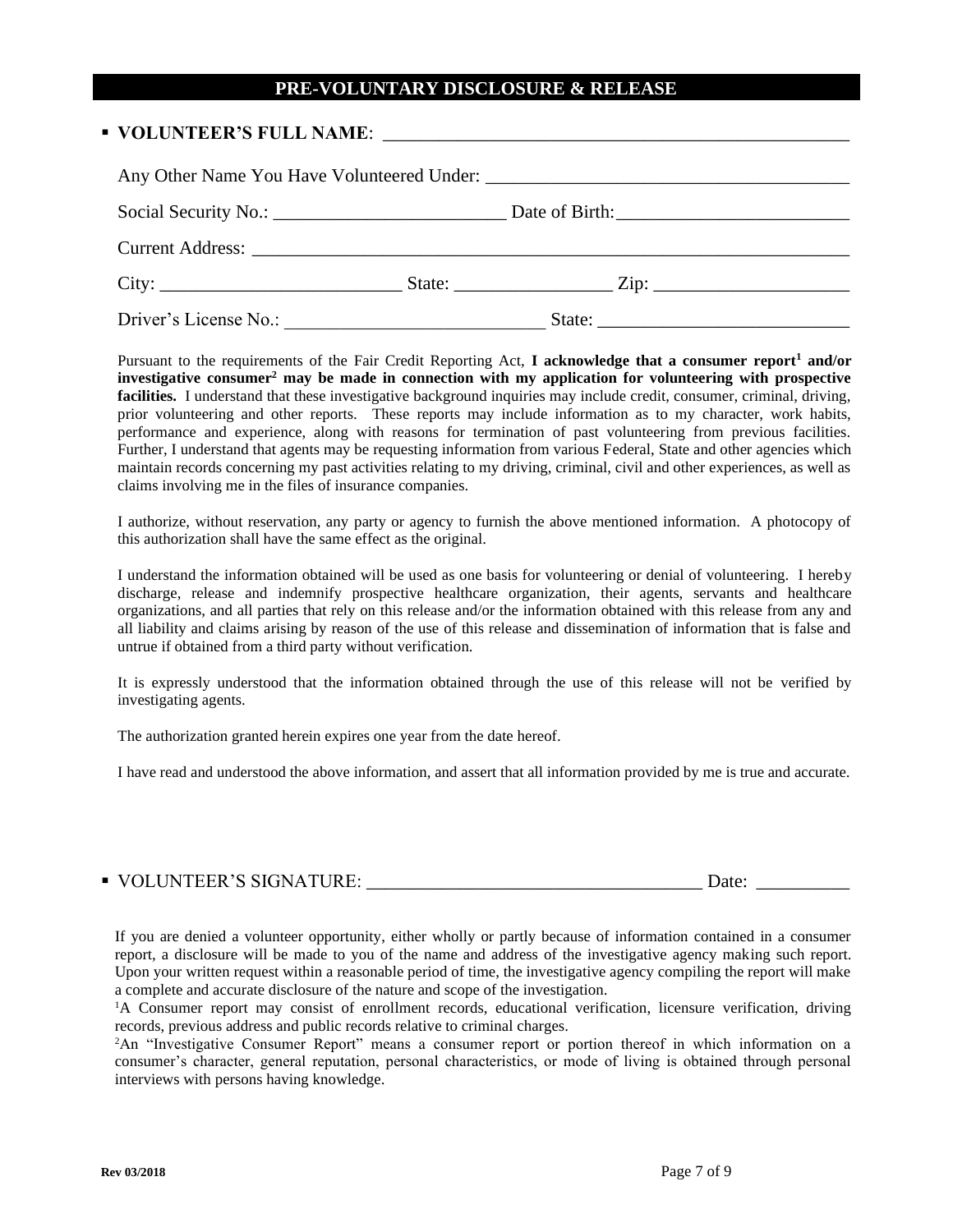

800.999.9861 713.861.5959 info@precheck.com www.PreCheck.com **MHHS NORTHWEST VOLUNTEER # 2000 DISCLOSURE & AUTHORIZATION** 

|                                                                                                                         | No.   |       |                                                                                                                                                                                                                               |     |
|-------------------------------------------------------------------------------------------------------------------------|-------|-------|-------------------------------------------------------------------------------------------------------------------------------------------------------------------------------------------------------------------------------|-----|
| Have you ever been convicted of a crime? Yes<br>Offense When Windows (County County State When                          |       |       |                                                                                                                                                                                                                               |     |
|                                                                                                                         |       |       |                                                                                                                                                                                                                               |     |
| City                                                                                                                    | State | Dates | From: and a series of the series of the series of the series of the series of the series of the series of the series of the series of the series of the series of the series of the series of the series of the series of the | To: |
| Please provide all locations where you have resided for the past seven (7) years, starting with your current residency. |       |       |                                                                                                                                                                                                                               |     |

#### DISCLOSURE REGARDING BACKGROUND INVESTIGATION

MHHS Northwest may obtain information about you from a consumer reporting agency made in connection with your application to volunteer with the Company. Thus, you may be the subject of a "consumer report" and/or an "investigative consumer report" which may include information about your character, general reputation, personal characteristics, and/or mode of living, and which can involve personal interviews. These reports may contain information regarding your credit history, criminal history, social security verification, motor vehicle records ("driving records"), verification of your education or employment history, or other background checks. You have the right, upon written request made within a reasonable time after receipt of this notice, to request disclosure of the nature and scope of any investigative consumer report. Please be advised that the nature and scope of the most common form of investigative consumer report obtained with regard to applicants for employment is an investigation into your education and/or employment history conducted by PreCheck, Inc., 3453 Las Palomas Rd. Alamogordo, NM 88310; 1(888)PreCheck [1-888-773-2432] or another outside organization. The scope of this notice and authorization is all-encompassing, however, allowing the Company to obtain from any outside organization all manner of consumer reports and investigative consumer reports now and throughout the course of your employment, contract, volunteering, privileges or appointment to the extent permitted by law.

\* The Age Discrimination in Employment Act of 1987 prohibits discrimination on the basis of age with respect to individuals who are at least 40 years of age. This information is necessary for the proper processing of a consumer report.

Nevada Private Investigator License # 1618

Rev. July 2010